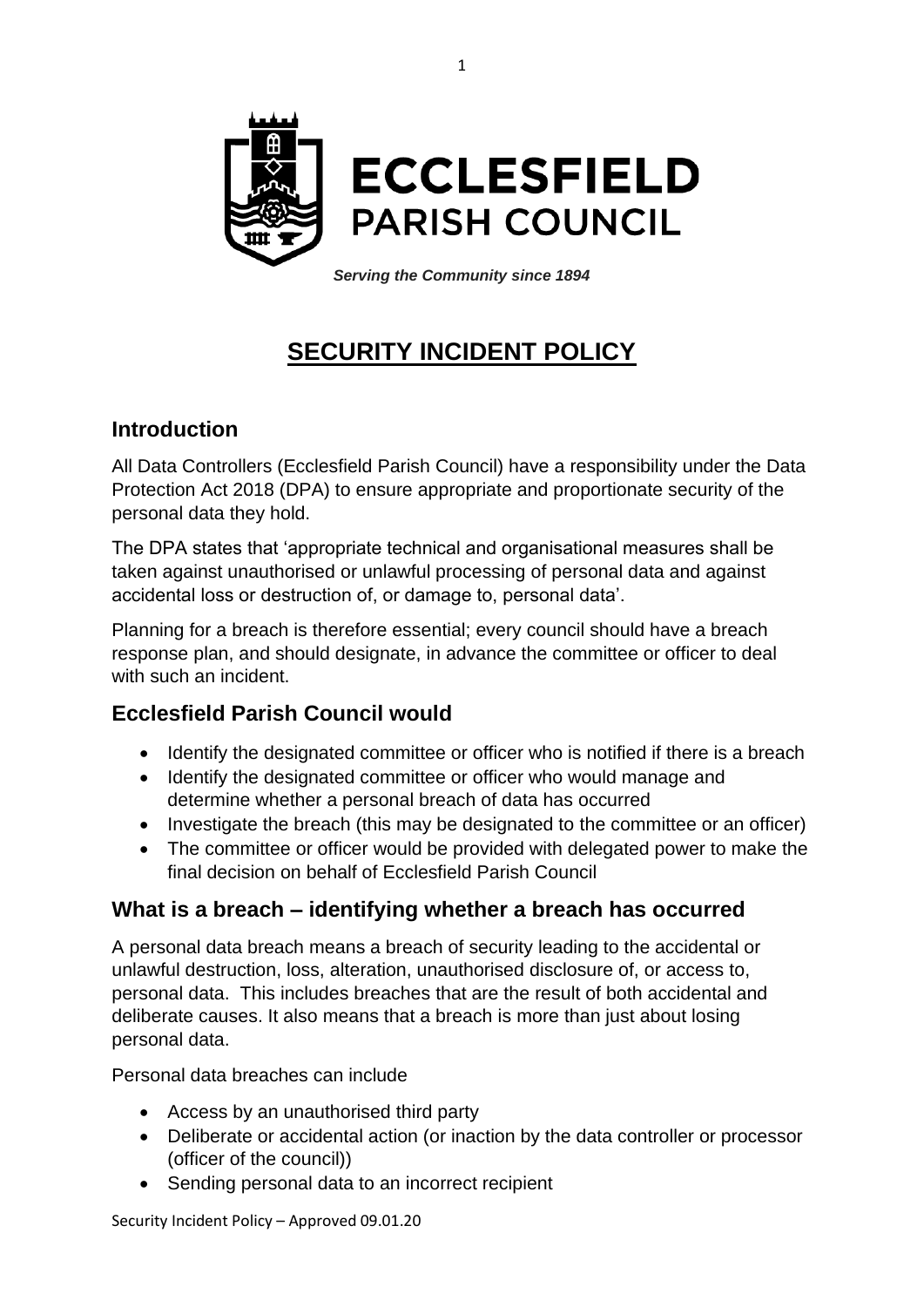- Computing devices containing personal data being lost or stolen
- Alteration of personal data without permission and loss of availability of personal data

## **Breach Response Plan**

- The response plan would include assessing the risk to individuals as a result of a breach.
- Should a breach occur then the Information Commissioners Office (ICO) should be notified within 72 hours of becoming aware of the breach (even if the Parish Council are not aware of all the details of the breach within the 72 hours)
- Ensure the committee or officer is aware of all the information it must provide to the ICO about the breach

# **What should be provided to the ICO**

The Committee or Officer would endeavour to provide a description of the nature of the personal data breach including, where possible:

- The categories and approximate number of individuals concerned;
- The categories and approximate number of personal data records concerned;
- The name and contact details of the Parish Councils point of contact where information can be obtained;
- A description of the likely consequences of the personal data breach;
- A description of the measures taken, or proposed to be taken, to deal with the personal data breach, including, where appropriate, the measures taken to mitigate any possible adverse effects;
- Explanation of what has happened;
- When and how the breach was found;
- The people that may be affected by the breach and how many people are affected; and
- What the Parish Council is doing as a result of the breach

The ICO can be contacted on 0303123113

## **Notifying those affected by the breach**

The Parish Council would inform the affected individuals about a breach when it is likely to result in a high risk to their rights and freedoms in accordance with the GDPR without undue delay.

The information provided to an individual would include

- A description, in clear plain language, the nature of the personal data breach
- The name and contact details of the committee or officer where more information could be obtained
- A description of the likely consequences of the personal data break; and
- A description of the measures the Parish Council would take to deal with the personal data breach, including the measures to mitigate risks in the future